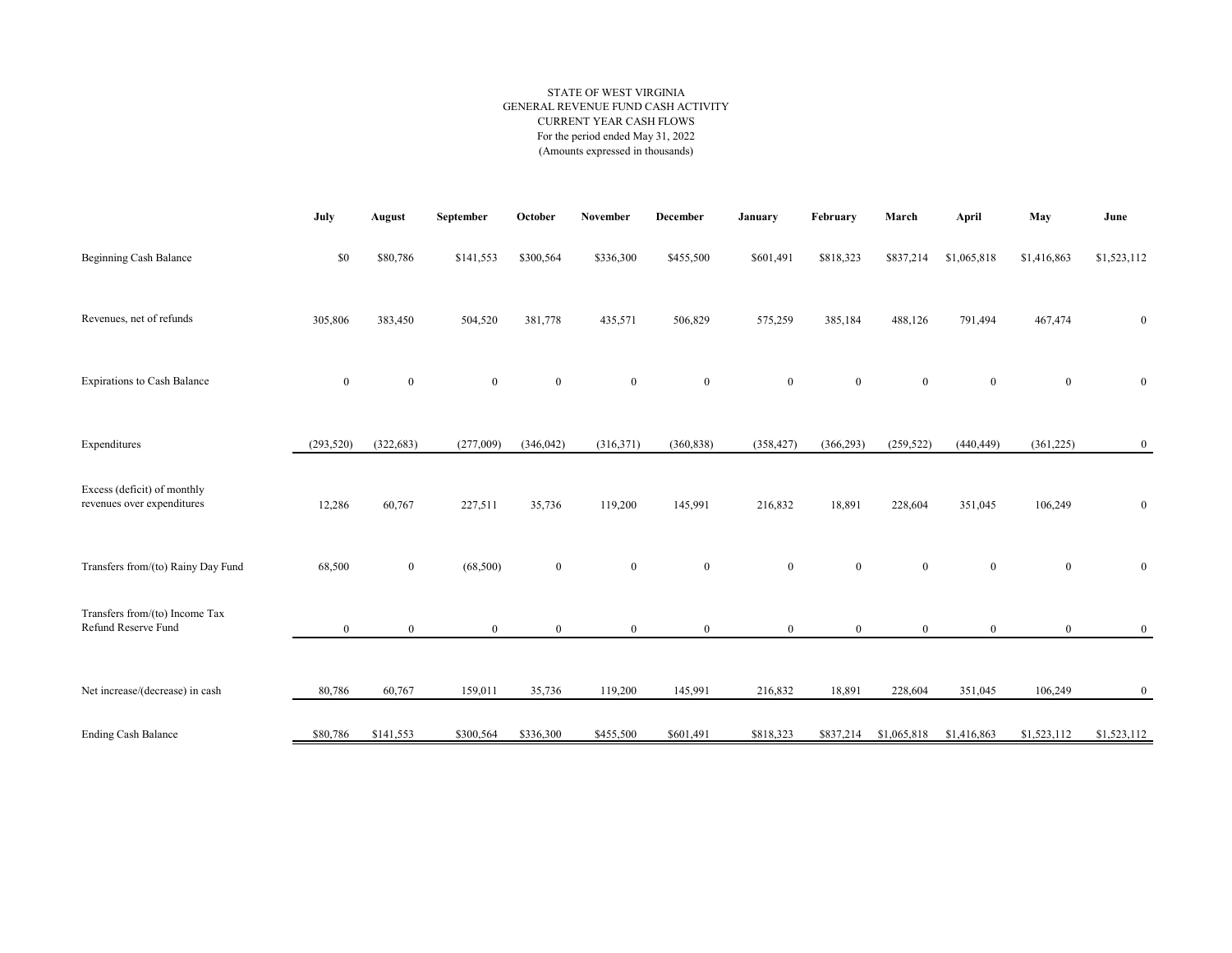## STATE OF WEST VIRGINIA GENERAL REVENUE FUND CASH ACTIVITY EXPENDITURES/TRANSFERS OF PRIOR YEAR/SURPLUS APPROPRIATIONS For the period ended May 31, 2022 (Amounts expressed in thousands)

|                                                                                             | July         | August           | September        | October        | November     | December         | January        | February       | March          | <b>April</b>     | May            | June             |
|---------------------------------------------------------------------------------------------|--------------|------------------|------------------|----------------|--------------|------------------|----------------|----------------|----------------|------------------|----------------|------------------|
| Beginning Cash Balance                                                                      | \$679,107    | \$601,656        | \$574,146        | \$544,870      | \$518,117    | \$499,842        | \$484,303      | \$631,377      | \$618,102      | \$551,337        | \$521,110      | \$497,012        |
| Payment of Fiscal Year 2021<br>31 day carryover                                             | (44,065)     | $\bf{0}$         | $\mathbf{0}$     | $\mathbf{0}$   | $\mathbf{0}$ | $\bf{0}$         | $\mathbf{0}$   | $\mathbf{0}$   | $\mathbf{0}$   | $\boldsymbol{0}$ | $\overline{0}$ | $\boldsymbol{0}$ |
| Special revenue<br>expirations to surplus                                                   | $\bf{0}$     | $\boldsymbol{0}$ | $\boldsymbol{0}$ | $\mathbf{0}$   | 2,000        | $\boldsymbol{0}$ | 157,500        | $\mathbf{0}$   | 22,625         | $\boldsymbol{0}$ | $\overline{0}$ | $\boldsymbol{0}$ |
| Reappropriations expired to current year Cash<br>Balance                                    | $\bf{0}$     | $\mathbf{0}$     | $\mathbf{0}$     | $\overline{0}$ | $\mathbf{0}$ | $\boldsymbol{0}$ | $\bf{0}$       | $\mathbf{0}$   | $\overline{0}$ | $\boldsymbol{0}$ | $\overline{0}$ | $\boldsymbol{0}$ |
| Other disbursements funded by surplus/<br>reappropriations, net of prior<br>year redeposits | (33, 386)    | (12,109)         | (29, 276)        | (26, 753)      | (20, 275)    | (15, 539)        | (10, 426)      | (13,275)       | (89,390)       | (30, 227)        | (24,098)       | $\bf{0}$         |
| Transfer of Fiscal Year 2021<br>surplus to Rainy Day Fund                                   | $\mathbf{0}$ | (15, 401)        | $\mathbf{0}$     | $\overline{0}$ | $\mathbf{0}$ | $\mathbf{0}$     | $\overline{0}$ | $\overline{0}$ | $\overline{0}$ | $\mathbf{0}$     | $\overline{0}$ | $\mathbf{0}$     |
| Total expenditures/transfers of<br>prior year/surplus appropriations                        | (77, 451)    | (27,510)         | (29, 276)        | (26, 753)      | (18,275)     | (15, 539)        | 147,074        | (13,275)       | (66,765)       | (30,227)         | (24,098)       | $\bf{0}$         |
| <b>Ending Cash Balance</b>                                                                  | \$601,656    | \$574,146        | \$544,870        | \$518,117      | \$499,842    | \$484,303        | \$631,377      | \$618,102      | \$551,337      | \$521,110        | \$497,012      | \$497,011        |